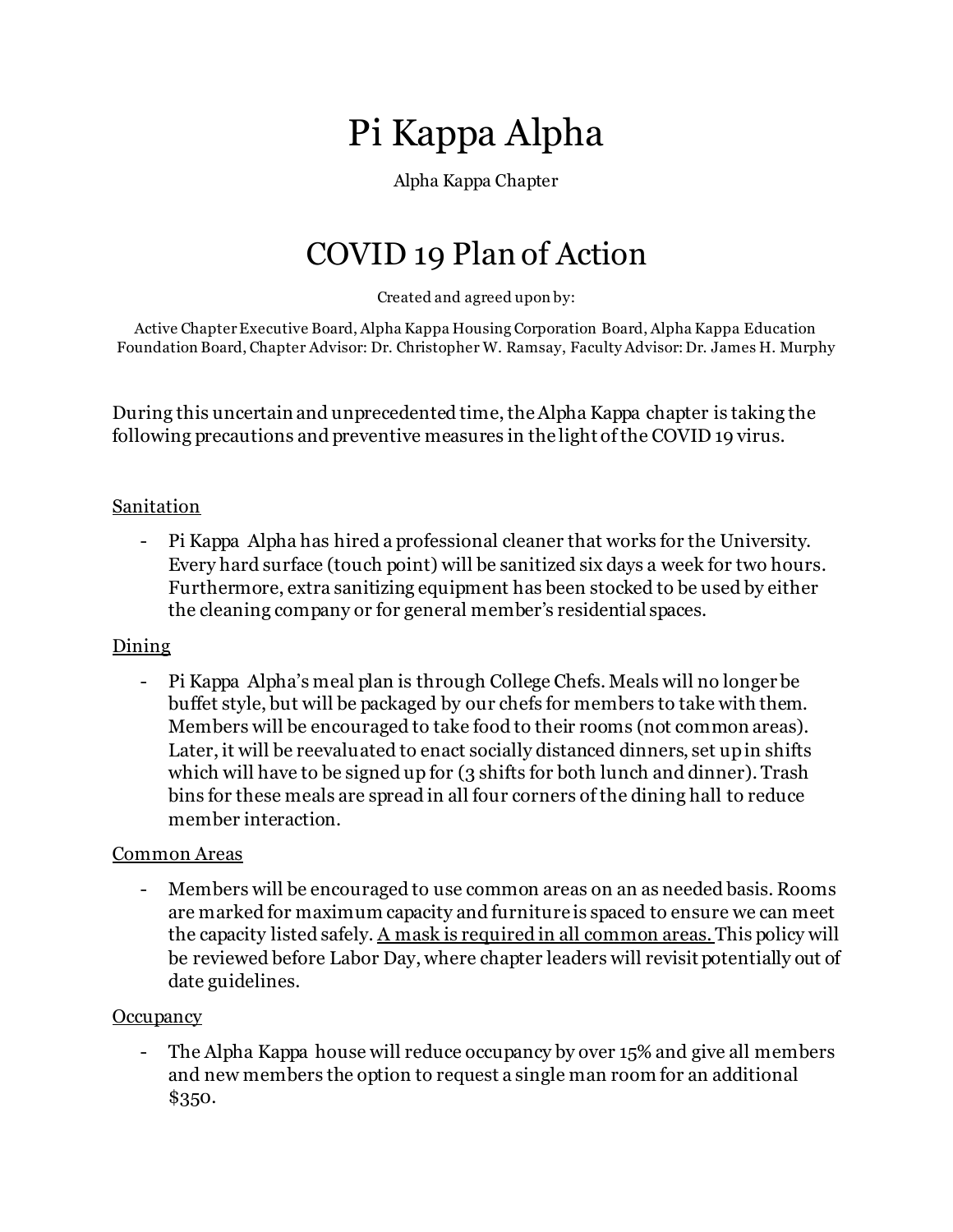#### Room Capacity

- Rooms will occupy no more than two members each. (Under no circumstances 3) person rooms will be allowed at any time throughout the semester). Rooms have been sanitized prior to move-in. Desks and beds are spaced to allow for proper social distances when both members are in the room.

# Visitor Policy

- During move in, members will be allowed two visitors to assist with move in during their designated time (90 minute intervals) and all persons (visitors and members) will have their temperature taken and logged. No more than two members per hallway are permitted during move-in. Also, all doors will be locked except the doors that have access to the parking lot, for the purpose of funneling traffic for COVID screening. During the first two weeks of quarantine, all nonessential visitors will be prohibited. This will be revisited after the first week. Out of house members of Pi Kappa Alpha will be permitted to visit the chapter house in common areas with a maximum capacity of 1 per room.

#### Social Policy

- Socials will not be conducted by the chapter for the first weeks. This policy will be change as the university changes its policy on larger gatherings. Socials with other organizations will only be held once an adequate plan of safety is created. All socials will have to be within the university's and IFC's standards to be considered.

# Quarantine Plan

- In the event of a positive case, the student will have the option to return home, isolate within the chapter defined spaces or within University isolation housing as available. Priority of options rank as follows: the member will be encouraged to leave the university and self-isolate in their own homes, the member will be encouraged to leaved Pi Kappa Alpha property and quarantine in on-campus facilities, the member and roommate will be told to self-isolate in his room during the duration of suspected infection. Members in frequent contact with someone who has tested positive will be strongly advised to self-isolate, as well as their suite mates/roommates, in University isolation or at home.

# Screening

− All members living on chapter property will be required to screen daily for temperatures and COVID-19 symptoms. This data will be stored to estimate time of infection of someone contracts the virus.

#### **Community**